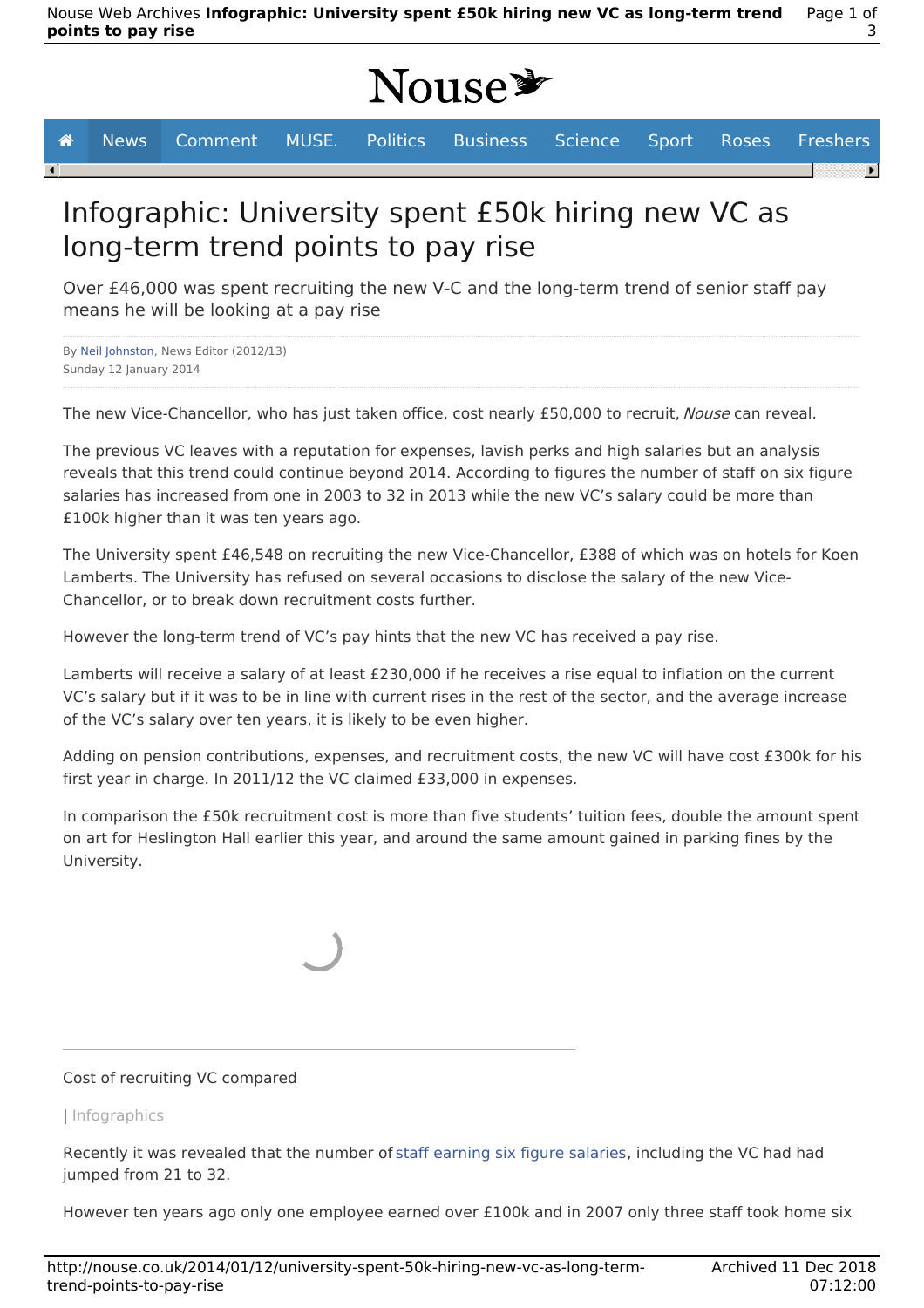#### Nouse Web Archives **Infographic: University spent £50k hiring new VC as long-term trend points to pay rise** Page 2 of 3

### figure sums.

Despite YUSU's criticisms of the management structure being 'uncomfortably top heavy', the University say the increases were necessary. They added that it should be considered that the University's total income increased from £256m to £286m.

A spokesperson commented: "The University benchmarks its salaries against competitor institutions. The salaries paid to senior academic and other staff are on average in line with those of its competitors, as a brief glance at their accounts will show."

Look at the chart below to see the trend in the salaries of senior staff.



Staff earning over six figures

| Infographics

The Vice-Chancellor's salary has risen consistently over the last ten years. Now it is well over £200k but it hasn't always been like that, even as recently as 2007 it was £178,000. Take a look at the comparison on the chart below.

VCs salary over ten years



Awww...

Did someone just want an excuse to play with infogr.am?

**A** Report

19 Jan '14 at 12:09 pm